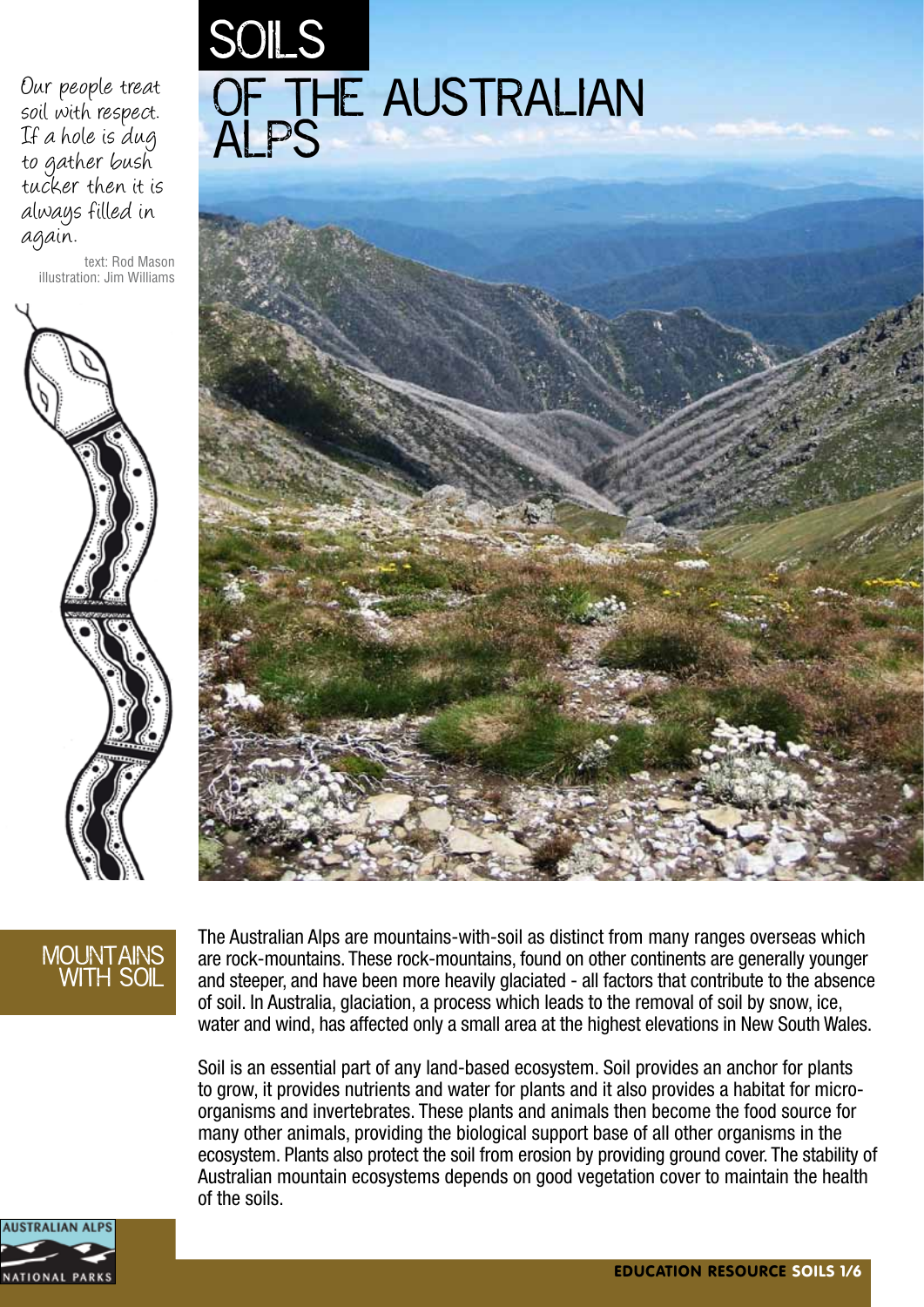# SOILS

The development of soils in any ecosystem is shaped by geology, climate and topography. In the Australian Alps, low temperatures slow down chemical weathering of the various types of bedrock, slowing the formation of soil. At the higher elevations ice crystals form inside rock cracks, speeding up the mechanical shattering of rocks as the ice expands and opens up the cracks even more. The high rainfall causes most of the soluble products of weathering, including minerals and plant nutrients, to be leached or washed out of the soil and rocks, finishing up in streams and ultimately the sea. The more strongly the soils are leached the more acidic they become.

Humus, or dead plant and animal matter, decomposes slowly in the cold conditions of the Australian Alps. Consequently nutrients are low in the soils at higher elevations. Bacteria and fungi, which are the agents that break down humus, prefer lower elevations where temperatures are higher and there are more nutrients necessary for growth. The humus therefore builds up, making the soil highly porous, very crumbly and interspersed with varying sized rock floaters.

This high level of humus means the soil can hold and release a large amount of water. High potential for water storage and release are important, considering the large volumes of rain and snow falling on the Australian Alps. Nearly all the water falling as snow, hail and rain passes through the soil. Some available water supports spring and summer plant growth; the rest drains from the Alps through an extensive system of bogs, streams and rivers. The slow release of water into the river system after winter contributes to a more uniform stream flow, making water available in the dry summer months. The bog and fen communities are also of particular significance in regulating water flow in the Alps.Sphagnum Moss, the key species in the bog communities, can absorb up to twenty times its own weight in water, so that the moss beds function as natural reservoirs for the storage and discharge of water.

The alpine soils are highly vulnerable to damage. Low temperatures, frosts and strong winds mean that regrowth of plants, is slow. Once exposed, soils are vulnerable to the weather and more likely to erode. Frost on exposed soil surfaces in the Australian Alps can cause significant erosion. As the soil freezes, fine needles of ice form in the surface soil, drying it out and pushing soil particles upwards. When the ice melts, the loose soil falls down the slope, or may be removed by wind or water. This needle-ice erosion is soon followed by faster wind and water erosion. This action is particularly severe on alpine humus soils when they are not protected by snow cover in late autumn and after the spring thaw. Needle-ice erosion is a periglacial phenomenon.





**Needle-ice.**

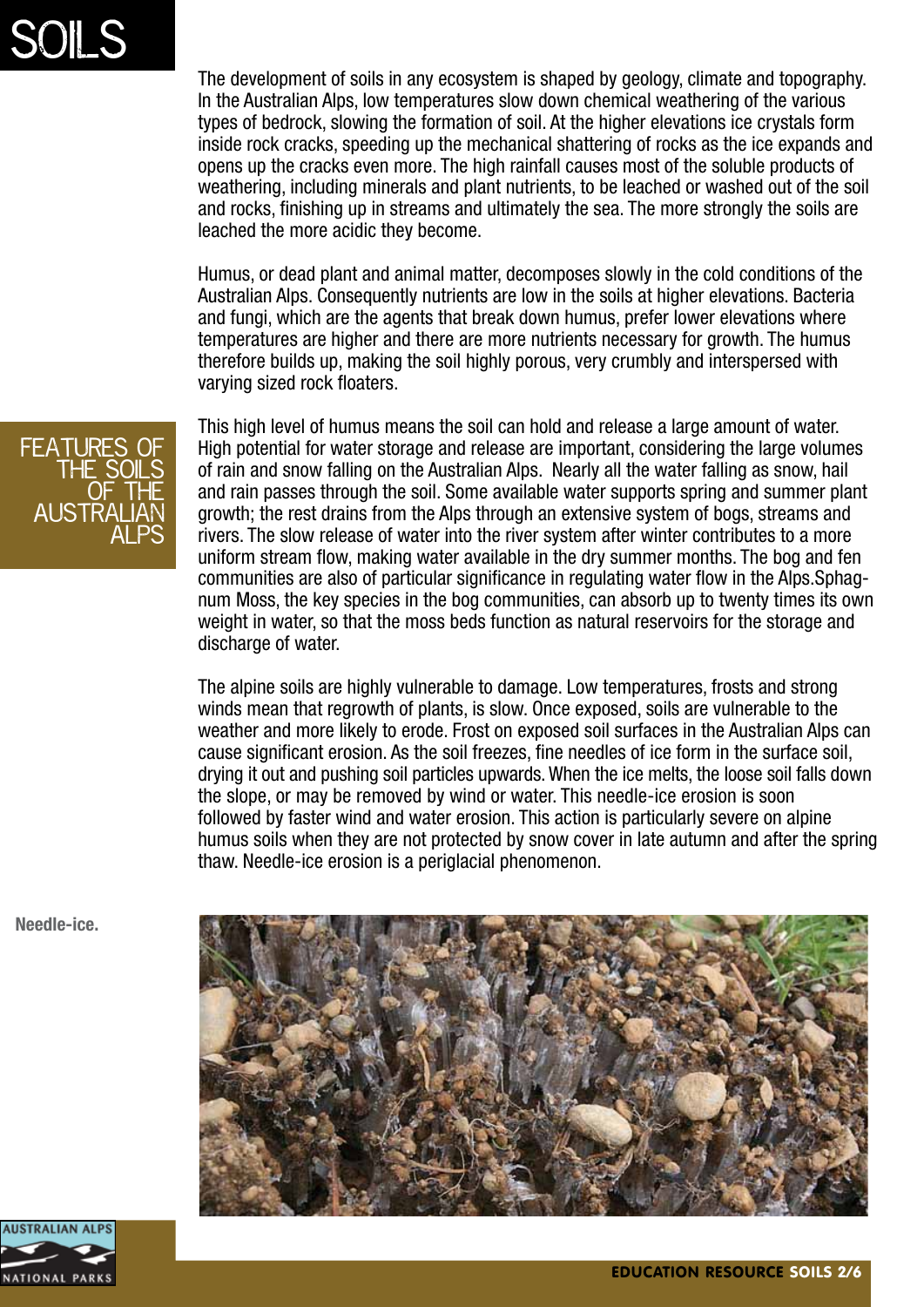



Soils of the Australian Alps are very diverse; a relatively large range of soil types is found over a comparatively small area. Soil type varies across the Alps and this is determined by the type of rock underneath, the steepness of the slope and the level of exposure to the weather. The main types of soils found in the Alps include:

Sandy lithosols [Lith (rock) sol (soil)] are shallow soils developed largely from weathering of rock. Sandy lithosols have very low organic content and are shallow, dry and sandy. They are found on the high exposed ridges and stony slopes at subalpine and alpine altitudes and are associated with shrubby heath land, herb fields and feldmark plant communities.

Humus soils are developed largely from the breakdown of organic material so is rich in decomposing plant matter. They are found on the gently undulating, sheltered and welldrained slopes at subalpine and alpine altitudes. This is the most common soil type and is associated with tussock grasslands, herbfields and Snow Gum (*Eucalyptus pauciflora*) woodlands. Peat soils are developed under saturated conditions and are made up of decomposed and partially decomposed plant matter. Peats are acid, waterlogged soils with large chunks of undecomposed plant material and are found in the basins and depressions of valleys. They form in wet conditions where the breaking down of dense layers of moistureloving plants occurs slowly and are associated with bog communities. Loam has equal quantities of clay, sand and silt, and frequently has a good content of organic matter. Duplex Soils have two distinct horizons in their profile. Gradational Soils have increasing clay content with depth.



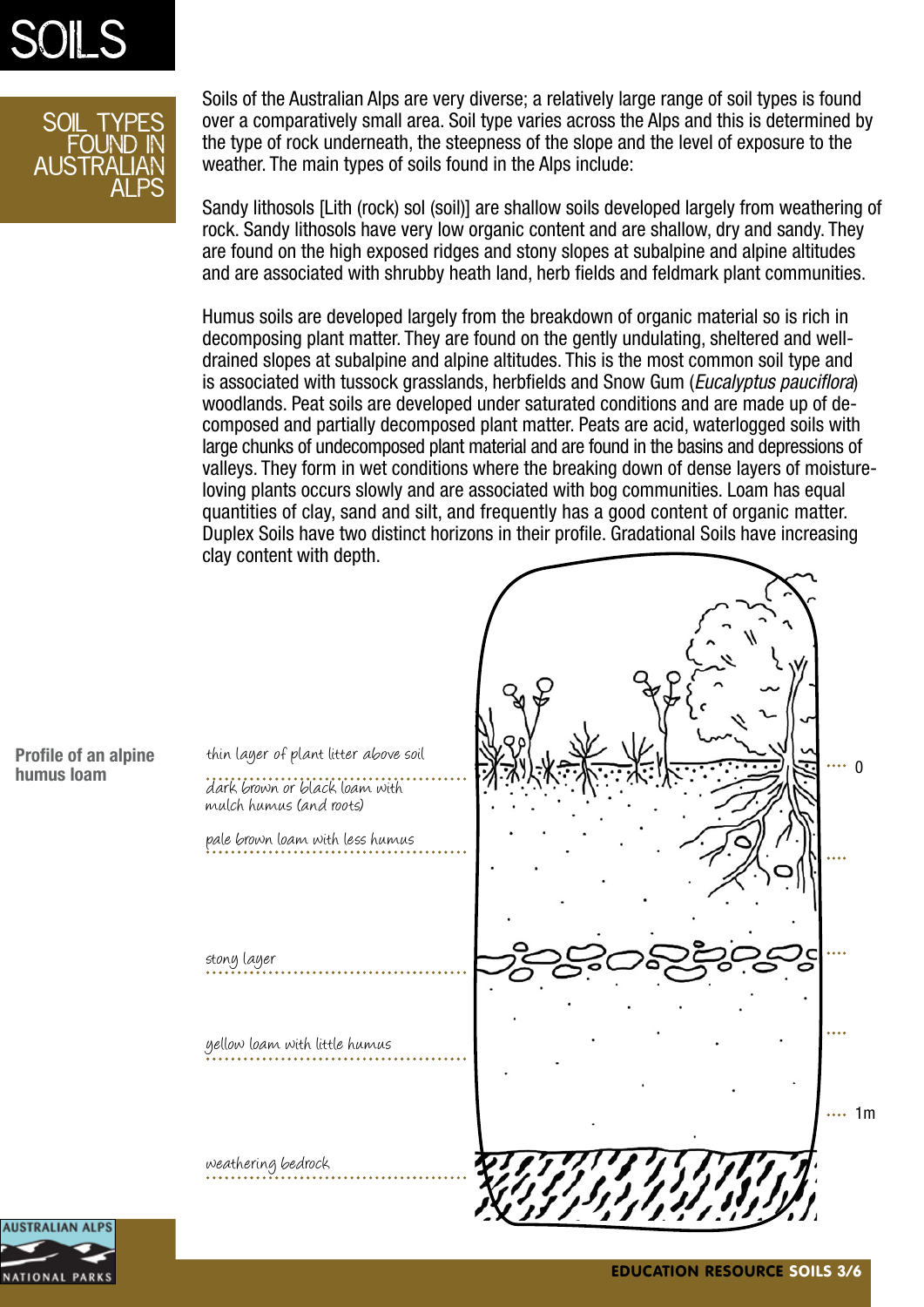

#### Soils and LAND USE\_O<del>F</del> the AUS I RALIAN Alps

From the point of view of human use, the most important feature of the soils of the Australian Alps is the capacity of the alpine and subalpine soils to hold and release water. The high rates of precipitation and their water holding capacity makes the Australian Alps one of the most important water catchment areas for Australia.

Water is stored in, and slowly released from, snow, ice, pools, the soil and some vegetation such as Sphagnum Moss (*Sphagnum cristatum*), so the high country generates enormous amounts of runoff water. Through storage and regulation of stream flows this is available to people for domestic use, irrigation and generation of hydro- electricity.

The high country is highly vulnerable to severe soil erosion. Soils exposed by overgrazing or burning, road or track construction, camping, walking off designated tracks or vegetation slashing are quickly eroded by frost, wind or water.

In an environment where plant growth is restricted to a short season, rehabilitation of damaged sites is extremely difficult. Damage is not just restricted to the local area. Soil material eroded from the higher elevations is deposited in different habitat zones further down the mountain, disrupting the fine balance of these ecosystems and causing further problems. It is very important therefore that the environment is managed to protect it from these kinds of effects.



**Typical subalpine sequence**

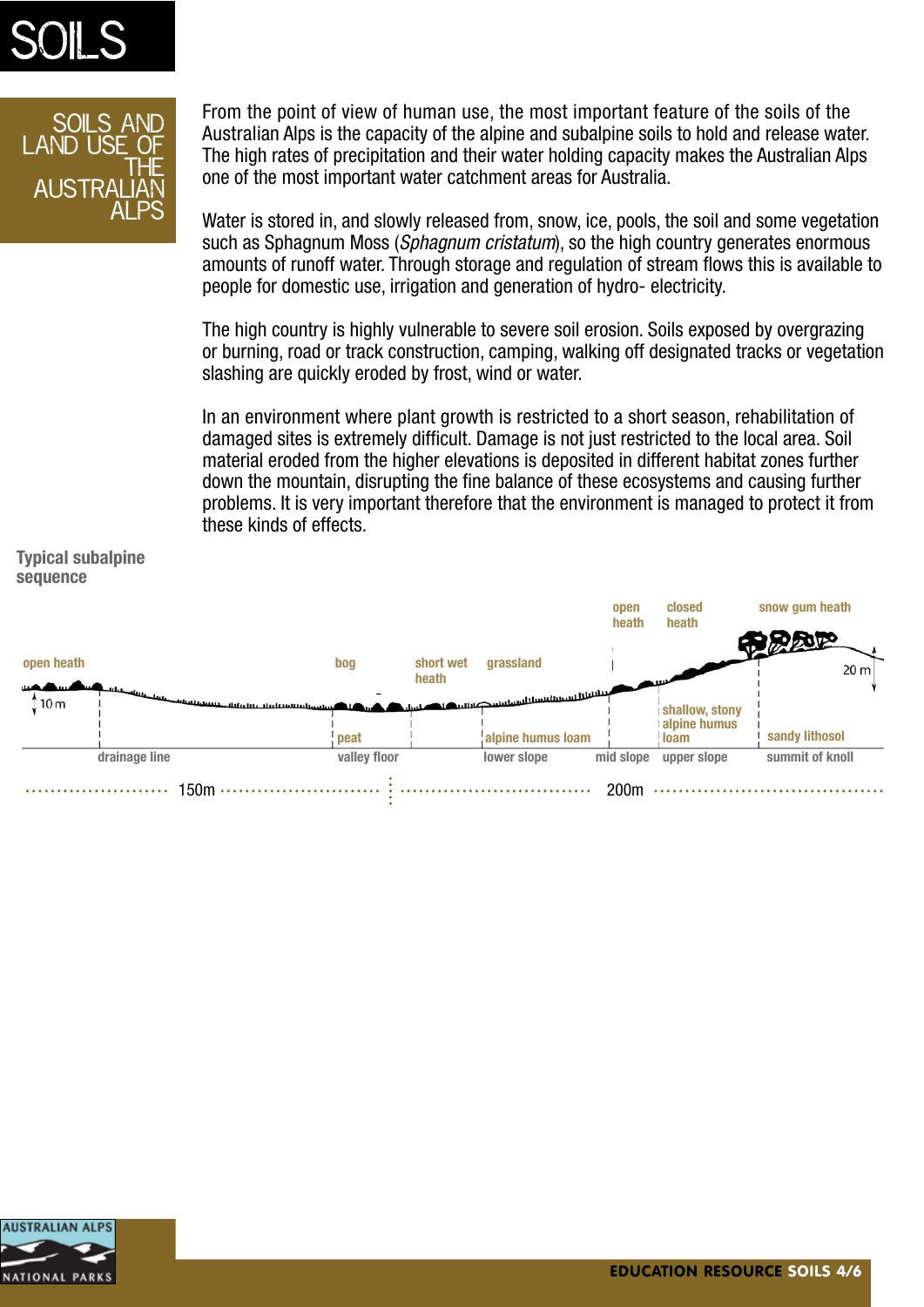

**Characteristics of soils of the Australian Alps**

| <b>ZONE</b>                                                  | <b>LOWER</b><br><b>ELEVATIONS</b><br><b>(TABLELAND/</b><br><b>LOWER</b><br><b>SLOPES)</b>                                                                                                                                          | <b>MONTANE</b>                                                                                                                                                                                                                 | <b>SUBALPINE</b><br><b>AND ALPINE</b>                                                                                                                                                                                                                                                                            |                                                                                                                                                                                           |                                                                                                                                                                                                   |
|--------------------------------------------------------------|------------------------------------------------------------------------------------------------------------------------------------------------------------------------------------------------------------------------------------|--------------------------------------------------------------------------------------------------------------------------------------------------------------------------------------------------------------------------------|------------------------------------------------------------------------------------------------------------------------------------------------------------------------------------------------------------------------------------------------------------------------------------------------------------------|-------------------------------------------------------------------------------------------------------------------------------------------------------------------------------------------|---------------------------------------------------------------------------------------------------------------------------------------------------------------------------------------------------|
| <b>SOIL TYPE</b>                                             | <b>DUPLEX</b>                                                                                                                                                                                                                      | <b>FRIABLE GRADIA-</b><br><b>TIONAL LOAMS</b><br><b>BROWNISH GRADI-</b><br><b>ATIONAL LOAMS</b>                                                                                                                                | <b>ALPINE HUMUS</b><br><b>LOAMS</b>                                                                                                                                                                                                                                                                              | <b>PEATS</b>                                                                                                                                                                              | <b>LITHOSOLS</b>                                                                                                                                                                                  |
| <b>DESCRIPTION</b>                                           | These soils have<br>two distinct<br>horizons: a sandy<br>loam or hard-setting<br>loam overlaying a<br>heavy clay horizon.<br>They are found on<br>the lower slopes<br>and tableland areas<br>adjacent to the Aus-<br>tralian Alps. | Lower Montane:<br>loams gradually<br>merging into clay<br>with depth. Upper<br>Montane: deep<br>friable loams.<br>Highly porous and<br>friable, these soils<br>are found on the<br>steep slopes of the<br>montane zone.        | Shallow, very<br>friable loams. The<br>most extensive<br>soil type found<br>in the subalpine<br>and alpine zones,<br>occurring on<br>relatively sheltered,<br>gentle, well-drained<br>slopes. The surface<br>soil is highly<br>organic with strong<br>plant root develop-<br>ment. Highly porous<br>and friable. | Found in basins and<br>depressions where<br>water collects all<br>year round. They<br>are highly organic<br>and contain unde-<br>composed and par-<br>tially decomposed<br>plant remains. | Very shallow<br>loams found in<br>pockets on high<br>exposed ridges<br>and elevated stony<br>slopes. They have<br>a lower organic<br>content than alpine<br>humus loams and<br>are highly porous. |
| <b>SURFACE</b><br>COLOUR                                     | yellow to grey-<br>brown                                                                                                                                                                                                           | brown to grey-<br>brown                                                                                                                                                                                                        | dark brown                                                                                                                                                                                                                                                                                                       | black                                                                                                                                                                                     | light brown                                                                                                                                                                                       |
| <b>ORGANIC</b><br><b>CONTENT</b><br>('A' HORIZON)            | medium                                                                                                                                                                                                                             | medium high                                                                                                                                                                                                                    | high                                                                                                                                                                                                                                                                                                             | extremely high                                                                                                                                                                            | medium high                                                                                                                                                                                       |
| <b>CLAY CONTENT</b>                                          | low in surface<br>high in subsurface                                                                                                                                                                                               | low in surface<br>medium in subsur-<br>face                                                                                                                                                                                    | low                                                                                                                                                                                                                                                                                                              | low                                                                                                                                                                                       | low                                                                                                                                                                                               |
| <b>DEPTH</b>                                                 | medium                                                                                                                                                                                                                             | deep                                                                                                                                                                                                                           | medium                                                                                                                                                                                                                                                                                                           | medium                                                                                                                                                                                    | shallow                                                                                                                                                                                           |
| <b>FLOATERS</b>                                              | not many                                                                                                                                                                                                                           | few                                                                                                                                                                                                                            | many                                                                                                                                                                                                                                                                                                             | many                                                                                                                                                                                      | many                                                                                                                                                                                              |
| <b>ACIDITY (pH)</b>                                          | $6 - 7$                                                                                                                                                                                                                            | $5-6$                                                                                                                                                                                                                          | $4 - 5$                                                                                                                                                                                                                                                                                                          | 4                                                                                                                                                                                         | $4 - 5$                                                                                                                                                                                           |
| <b>ORIGIN</b>                                                | In situ weathering of<br>parent<br>materials with some<br>deposition of soils<br>above.                                                                                                                                            | Weathering of<br>bedrock, some<br>deposition of soils<br>from above and the<br>breakdown of plant<br>remains. Wetter and<br>cooler conditions<br>produce deeper<br>soils and a greater<br>accumulation of<br>organic material. | Weathering of bed-<br>rock and intense<br>biological cycling in<br>the upper layers.                                                                                                                                                                                                                             | An accumulation of<br>undecomposed and<br>decomposed plant<br>remains. Water-<br>logged environment<br>and low tem-<br>peratures restrict<br>decomposition of<br>organic matter.          | Weathering of<br>bedrock<br>under extremes of<br>heat, cold, wind<br>and precipitation.                                                                                                           |
| <b>ASSOCIATED</b><br><b>VEGETATION</b><br><b>COMMUNITIES</b> | open woodlands<br>mixed eucalypt<br>forest                                                                                                                                                                                         | tall open forests<br>(wet)<br>open forests (dry)                                                                                                                                                                               | tussock grasslands<br>alpine herbfields<br>Snow Gum wood-<br>lands                                                                                                                                                                                                                                               | Sphagnum bogs                                                                                                                                                                             | shrubby heathland,<br>herbfield feldmark                                                                                                                                                          |